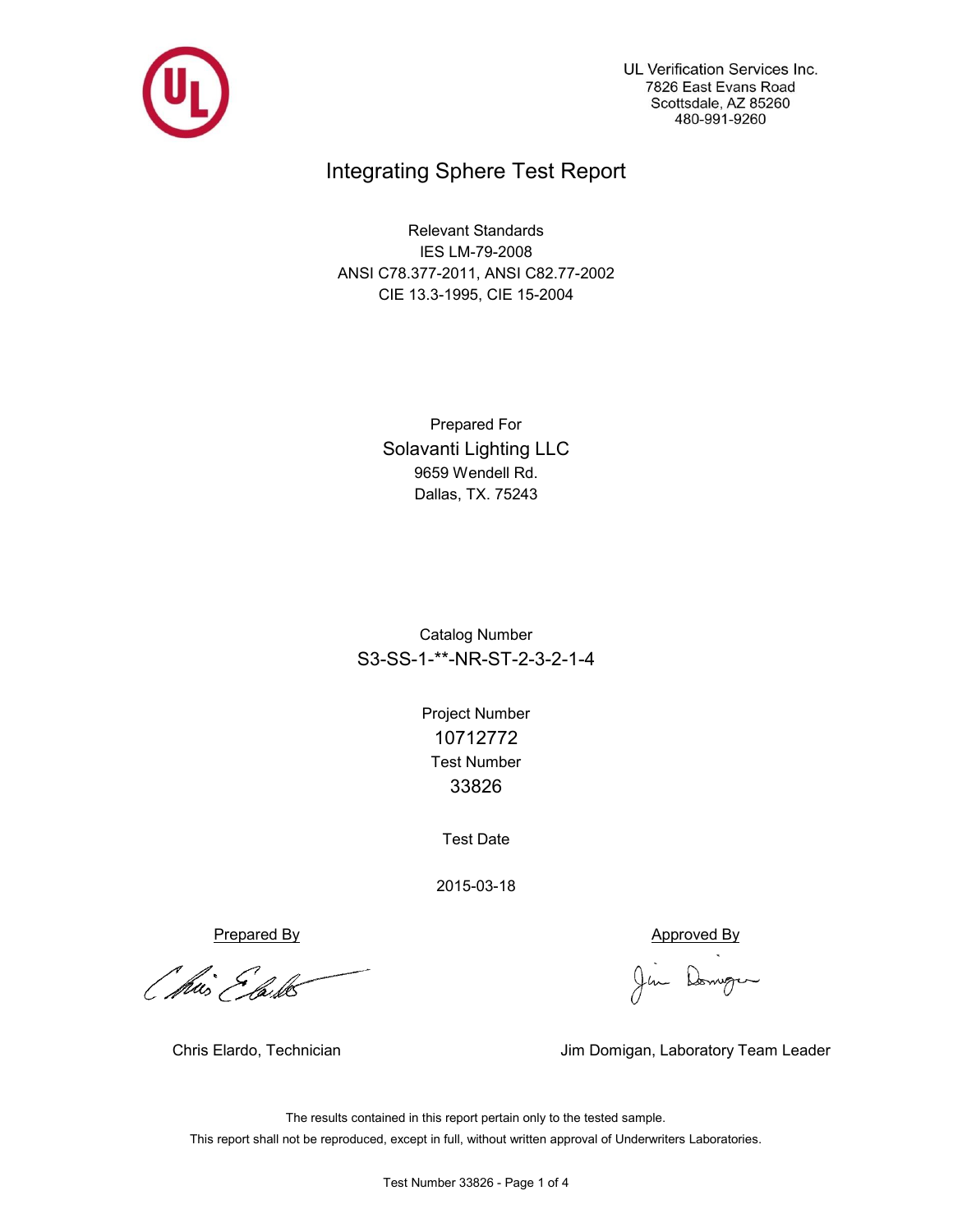

UL Verification Services Inc. 7826 East Evans Road Scottsdale, AZ 85260 480-991-9260

Luminaire Description: High output standard dist. Stainless steel housing, plastic textured lens Catalog Number: S3-SS-1-\*\*-NR-ST-2-3-2-1-4<br>Lamp: 72 LEDs Lamp: 72 LEDs<br>Ballast/Driver: 0ne ACL One ACLED AC-A100VD24H4.1 LED Driver



|                     | <b>Summary of Results</b>                                                 |                   | <b>Test Conditions</b> |  |  |  |  |  |
|---------------------|---------------------------------------------------------------------------|-------------------|------------------------|--|--|--|--|--|
| Radiant Flux:       | 1750 mW                                                                   | Test Temperature: | 25.0 °C                |  |  |  |  |  |
| Luminous Flux:      | 574.0 Lumens                                                              | Voltage:          | 120.0 VAC              |  |  |  |  |  |
| Luminaire Efficacy: | 27.4 Lumens/Watt                                                          | Current:          | 0.1780 A               |  |  |  |  |  |
| CCT:                | 4175 K                                                                    | Power:            | 20.94 W                |  |  |  |  |  |
| CRI (Ra):           | 69.4                                                                      | Power Factor:     | 0.983                  |  |  |  |  |  |
| Chromaticity (x):   | 0.3728                                                                    | Frequency:        | 60 Hz                  |  |  |  |  |  |
| Chromaticity (y):   | 0.3712                                                                    | Current THD:      | 10.3%                  |  |  |  |  |  |
| Chromaticity (u):   | 0.2222                                                                    |                   |                        |  |  |  |  |  |
| Chromaticity (v):   | 0.3320                                                                    |                   |                        |  |  |  |  |  |
| Duv:                | $-0.0006$                                                                 |                   |                        |  |  |  |  |  |
| S/P Ratio:          | 1.51                                                                      |                   |                        |  |  |  |  |  |
|                     | The S/P Ratio is only applicable to low-light-level environments. Caution |                   |                        |  |  |  |  |  |

should be used when applying this factor.

Testing was performed in a 2-meter integrating sphere using the 4π geometry method. Absorption correction was employed for this measurement.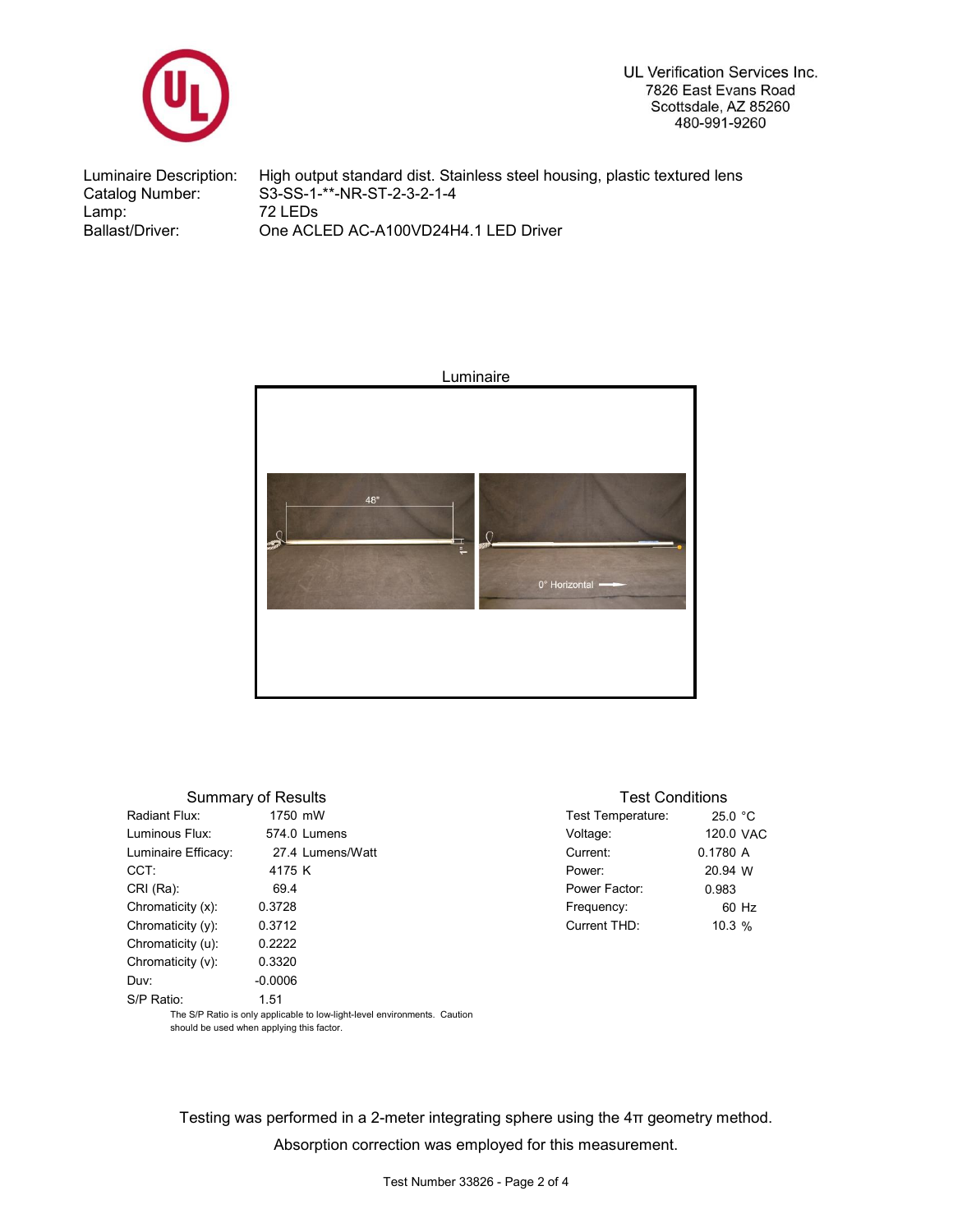

UL Verification Services Inc. 7826 East Evans Road Scottsdale, AZ 85260 480-991-9260

| <b>Chromaticity Coordinates</b> |  |
|---------------------------------|--|
|---------------------------------|--|

| ---------------<br>_ _ _ _ . _ |                                       |                |        |                             |        |               |  |  |  |  |  |  |  |
|--------------------------------|---------------------------------------|----------------|--------|-----------------------------|--------|---------------|--|--|--|--|--|--|--|
| $\overline{\phantom{a}}$       |                                       |                |        |                             |        | Duv           |  |  |  |  |  |  |  |
| 2729<br>⌒<br>0.JI 20           | 2742<br><b>U.UI</b><br>$\overline{ }$ | coco<br>,,,,,, | 0.3320 | coco<br>⌒<br>0. <i>lll.</i> | 0.4980 | 0006.<br>$-1$ |  |  |  |  |  |  |  |

| (CRI)<br>Ra | D <sub>4</sub><br>ĸι | מח<br>৲∼ | מח<br>- 1 | R4<br>$-$ | R <sub>5</sub> | R <sub>6</sub> | $\Gamma$<br>rv 1 | R8   | R <sub>9</sub>        | <b>R10</b> | D44  | was a      | $\Gamma$ 40 | <b>R14</b> |
|-------------|----------------------|----------|-----------|-----------|----------------|----------------|------------------|------|-----------------------|------------|------|------------|-------------|------------|
| 69.4        | 66.6                 | 75.8     | 79.1      | 67.       | 65.0           | 62.9           | $\Omega$ 1<br>.  | 56.6 | $-21$<br>$\mathbf{u}$ | 39.5       | 57.9 | າາ<br>ے ۔ے | 67          | 88.0       |